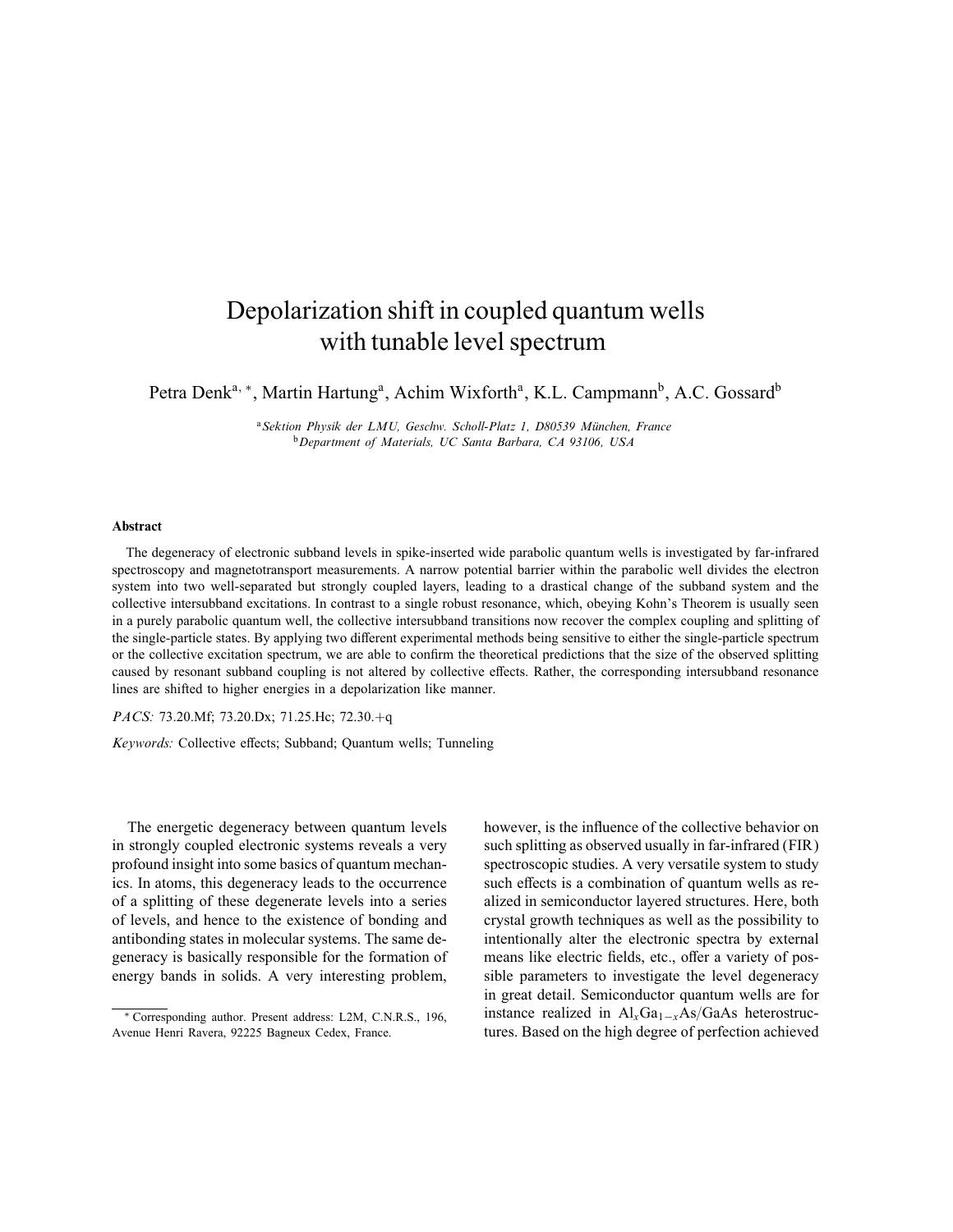with molecular beam epitaxy, it is possible to realize a large variety of conduction and valence band profiles in the growth direction of semiconductor heterostructures. In particular, the so-called parabolic quantum wells (PQW) have attracted a lot of attention since they can be used for unique experiments inaccessible to other potential shapes [1]. Once filled with electrons via modulation doping, transport experiments confirm that the screened potential approximates a square well whose single-particle energy levels can be probed. In contrast, spectroscopy of the selfconsistently arranged energy levels of the electron system in a 'filled' POW is not possible with optical intersubband transmission experiments, as in the case of a bare parabolic potential the equidistant energy levels are probed [2]. Electron–electron interactions turn out to be of no importance. This striking observation was explained by the generalized Kohn's Theorem [3]. This theorem states that the Hamiltonian in this case can be exactly divided into two parts, one containing only center of mass coordinates, the other one containing only relative co-ordinates. Furthermore, it can be shown that the long-wavelength radiation only couples to the center of mass part. As a result, the collective spectrum of a parabolically confined electron system shows only a single, well-defined resonance, it being very much correlated to the plasma frequency of such electronic systems.

However, by inserting a thin potential barrier, we have no longer a purely parabolic potential and the applicability of Kohn's Theorem must be questioned. As a consequence, the single line of the collective intersubband transitions which is observed in transmission spectroscopy may split into several distinct lines [4]. Such a line splitting can be well explained taking into account the level splitting caused by the possible energetic degeneracy as addressed above. It can be investigated by both optical and (magneto) transport experiments. The basic difference between both techniques is that in contrast to the spectroscopic investigations a transport experiment does not probe the center of mass co-ordinates but rather is sensitive to the single-particle spectrum and the density of states in the vicinity of the Fermi level. However, for two degenerated subbands, the subbands split into a symmetric and an antisymmetric state, which are separated by an energy gap  $\Delta_{SAS}$  ("anticrossing effect"). The interesting question arises, how this level splitting

acts on the different experimental approaches. Theoretically, it has been recently predicted that the energetic splitting due to the resonant subband coupling is not altered by collective effects, but that the subband energies are rather shifted to higher energies ("depolarization shift").

We first study such an anticrossing effect quantitatively as a function of barrier height by magnetotransport experiments. Quantum oscillations in the magnetoresistance (Shubnikov–de Haas oscillations) can be analyzed in terms of level occupancy. From these studies, we can deduce the energetic level structure in the coupled quantum well. Additionally, we experimentally investigate the influence of the well-known depolarization shift on the observation of such level splittings. Here, we are mainly probing the collective effects and their influence especially on the anticrossing effect ( $\Delta_{SAS}$ ). Both experiments are done simultaneously on the same sample by performing FIR and magnetotransport measurements.

After presenting the concept of subband-energy determination by magnetotransport measurements, we will briefly describe the samples investigated followed by some experimental details. This method is then used to extract different  $\Delta_{\text{SAS}}$  for different barrier heights. We proceed by comparing our results with the FIR measurement data obtained on the same samples. Finally, in order to support our experimental findings, we present self-consistent band structure calculations which are in excellent agreement with our experimental data. The single-particle energy levels of the screened potential in a filled PQW are deduced from measuring Shubnikov–de Haas oscillations of the longitudinal magnetoresistivity. These oscillations are Fourier transformed in a straight forward manner to directly obtain the different Landau level occupancies  $N_i$  at a given total carrier density and a specific magnetic field. Based on the energy-independent density of state  $D = m^*/\pi \hbar^2$  of a two-dimensional electron system, one obtains the difference of the Fermi energy  $E_f$  corresponding to the respective subband level  $E_i$ . The samples described here are grown by molecular beam epitaxy on semi-insulating GaAs substrates. The active layers form a 76 nm wide parabolic quantum well in the center of which a three monolayer thick  $Al_xGa_{1-x}As$  (x = 0.1, 0.2, 0.3 for samples A, B, C, respectively) sheet serves as a tunnel barrier between both parts on either side. The symmetri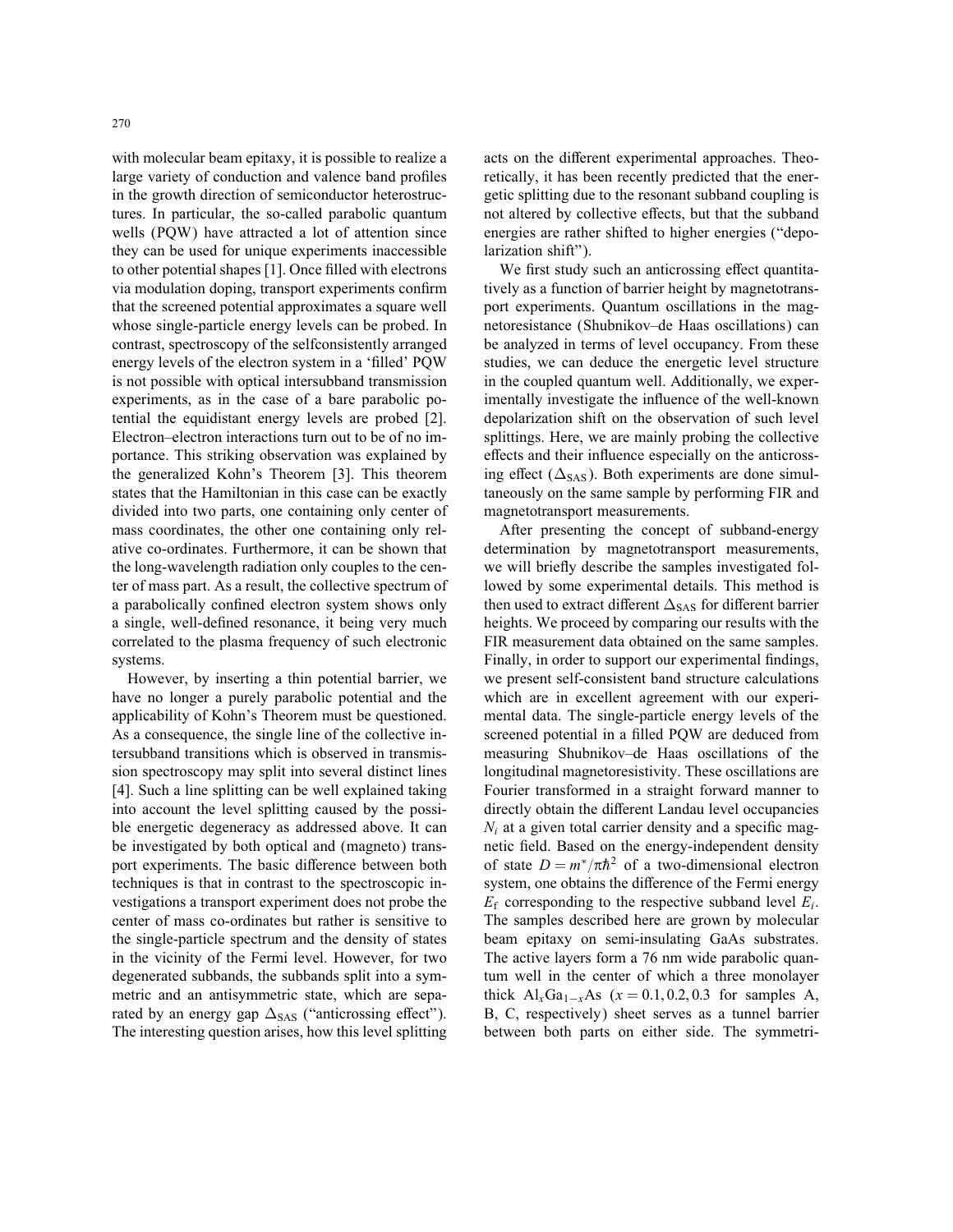cally doped well is capped by 60 nm AlGaAs and 16  $a)$ 4 nm GaAs. A semi-transparent NiCr electrode on  $14$ top of the structure serves as a front gate and alloyed AuGe/Ni/AuGe contacts provide Ohmic contacts to  $12$ the electron system in the well. Application of a nega- $E_i-E_f$ (mev) tive bias  $V_{\rm g}$  to the gate leads to a situation, where first 10 the 'upper' part of the well becomes slowly depleted 8 and at the same time its energy spectrum is drastically changed. Once this part of the electron system is 6  $\overline{4}$ 

fully depleted, the electric field can act on the 'lower' part of the well. Since the barrier is located in the center of the quantum well, we have flat band conditions for  $V_g = 0$  mV. Both FIR and magnetotransport measurements are carried out in the center of a super conducting solenoid at a temperature of about  $T = 2$  K. The FIR transmission spectra are collected with a commercial rapid scan Fourier transform spectrometer. An Si composite bolometer is used to detect the transmitted radiation and the relative change of transmission  $-\Delta T/T = T(N)_{\rm s} - T(0)/T(0)$  is examined. From magnetotransport measurements at zero-gate bias, the carrier density of the sample has been determined to  $N_s = 4.2 \times 10^{11}$  cm<sup>-2</sup> per well.

In the transport measurements, we concentrate on the case of two occupied subbands. For different gate voltages, we measure SdH oscillations in the small magnetic field regime between  $B = 0$  and 1 T, respectively. For higher magnetic fields magnetic depopulation of the levels leads to a simpler situation where only a few Landau levels become occupied. In that sense, we treat our system like a system with two occupied subbands, as determined by the confining potential in the growth direction. However, in our case the two 'subbands' originate from a splitting of a single but degenerate level on either side of the barrier. The resulting subband densities  $N_i$  can then be evaluated with high accuracy from a Fourier transformation of the resistance oscillations as a function of the magnetic field and for different gate bias. Here, we gain access to the energetic difference between the position of the Fermi level and the respective subband edges.

By changing the carrier density  $N_s$  with the gate bias, the corresponding energy levels can be tuned in a very controlled manner. By changing the bias, we thus can span a whole range of different sublevel scenarios on either side of the barrier. Eventually, we are also able to degenerate the single-particle levels on either side. The respective levels now split into sym-



Fig. 1. Energy subband level spacing as a function of gate bias for the coupled well system with a 150 meV high AlGaAs  $(x = 0.2)$  barrier (a) and with a 225 meV high AlGaAs barrier (b). The splitting  $\Delta_{SAS} = 1.4$  meV in (a) is larger than in (b)  $(\Delta_{SAS} = 1.0 \text{ meV})$  as expected from the lower tunnel barrier.

metric and antisymmetric states leading to a well dened anticrossing in the E vs.  $V<sub>g</sub>$  diagram. This anticrossing behavior is clearly seen in Fig. 1, where the subband energies as a function of gate voltage are shown for sample B and C (barrier heights  $E_{\rm Barr}^{\rm B} = 150$ and 225 meV, respectively). The experimental values are fitted with a fifth degree polynom, from which the splitting  $\Delta_{SAS}$  due to the resonant subband coupling is determined. For the three different samples, we find  $\Delta_{\text{SAS}}^{\text{A}} = 1.7 \text{ meV}$  (not shown here),  $\Delta_{\text{SAS}}^{\text{B}} =$ 1.4 meV, and  $\Delta_{SAS}^C = 1.04$  meV. The width  $\Delta_{SAS}$  of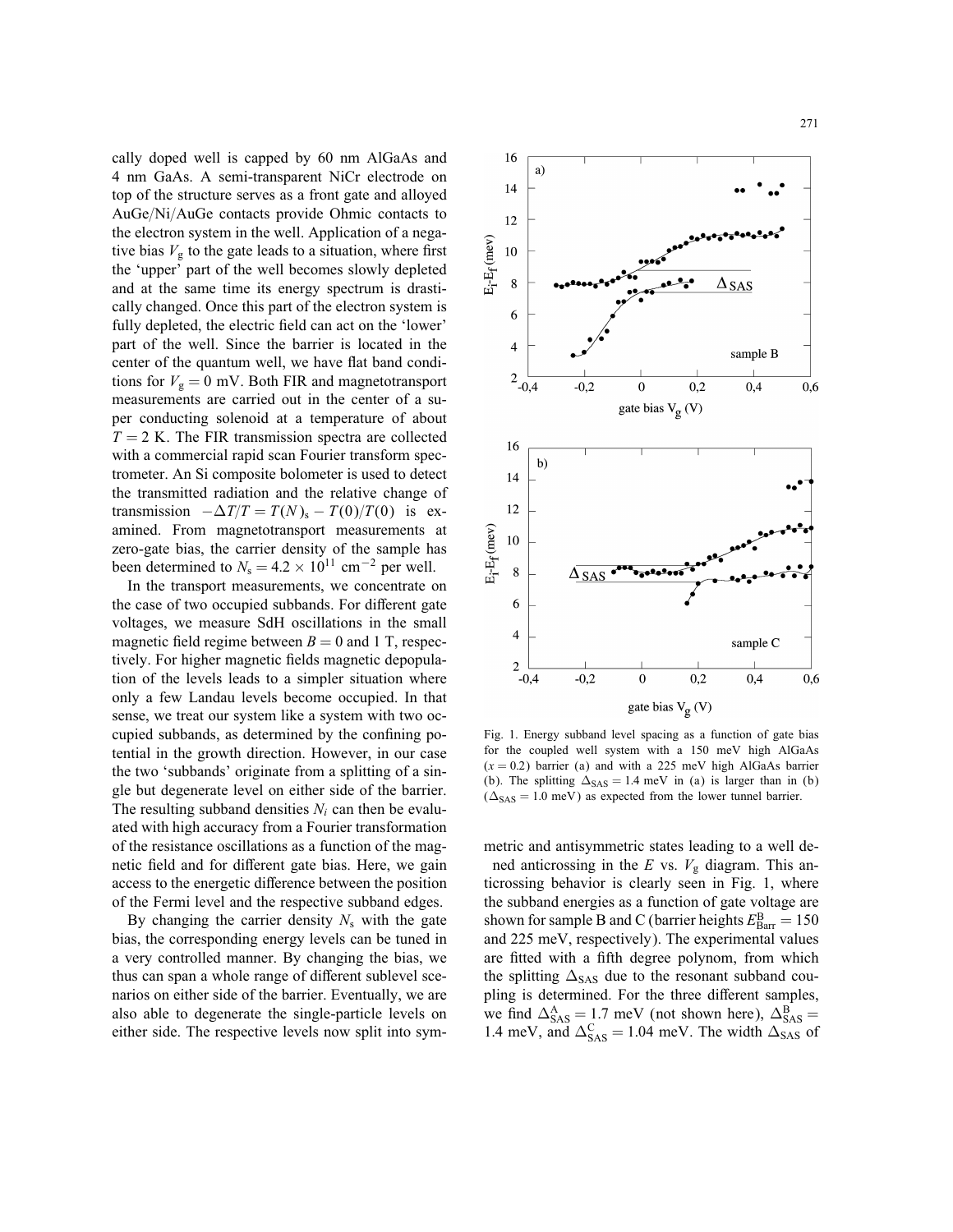

Fig. 2. Absorption spectra for the coupled well system with a 150 meV  $(x = 0.2)$  high AlGaAs barrier. Parameter is the front gate bias that changes both the level occupancy as well as the subband spacings. Pronounced level anticrossings and splittings are observed as a result of resonant tunneling between both parts of the well.

the single-particle splitting of the coupled symmetric and antisymmetric states  $\Delta_{SAS}$  directly reflects the tunneling probability, being smaller for larger energetic barrier. It is given by approximately twice the tunneling matrix element [2],

$$
V_{12} = -V \int_1 \Psi_1 \Psi_2 = -V \int_2 \Psi_1 \Psi_2, \tag{1}
$$

where V denotes the well depth,  $\Psi_i$  the wave functions of the uncoupled states and the integrals are taken over the extent of either well.

In order to investigate the effect of collective effects, especially the depolarization shift, it is necessary to perform FIR-measurements and SdH-measurements on the same sample. We therefore prepared samples in van-der-Pauw geometry [5] allowing for the application of both experimental methods at the same time. Moreover, we thus exclude any additional effects which might arise from inhomogeneities between different samples or due to different cooling processes. In Fig. 2 we show the experimental FIR data for sample B. Many different lines with a complicated gate bias dependence are seen which exchange oscillator strength and shift their energetic positions as a function of the applied gate bias. Pronounced level anticrossings and splittings are observed as a result of resonant tunneling between both parts of the well [6]. As has already been addressed in Ref. [6], the different lines observed in the experiment can be perfectly assigned to different transitions between occupied and unoccupied sublevels in our strongly coupled quantum well system. Our aim is now to compare the FIR results with those obtained in magnetotransport experiments as described above.

For this purpose, we compare the observed FIR resonance positions as a function of gate voltage to the results of a self-consistent Hartree calculation. This is depicted in Fig. 3(a), where we show the calculated energy levels in our structure vs. the gate bias. The position of the Fermi level is set to zero in the figure. Some possible transitions from occupied states to unoccupied states are marked by arrows and labeled by the capital letters A–E. The inset of Fig. 3(b) schematically shows the respective conduction band diagram of the double well, including some relevant energy levels. From this figure it becomes evident that the observable lines will exhibit a quite complex behavior as a function of gate bias. This complexity, on the other hand, makes it quite easy to identify the lines in the experiment. Fig. 3(b) shows the experimental resonance positions (dots) together with the possible transition energies as extracted from the differences of the respective single-particle energy levels in Fig. 3(a). To achieve such a remarkable agreement between the calculation and the experiment, the two sets of data had to be shifted against each other by a bias independent energy  $\Delta(E) = 3.2$  meV. We attribute this fact to a shift of the observed resonances with respect to the single-particle transition energies caused by many-body effects, e.g., the depolarization shift. This assumption is further confirmed by comparing our findings to the result of the transport measurements as shown in Fig. 4. Here, we plot both the transport data (from Fig. 1a) and the FIR resonance positions (from Fig. 3b) of the same sample vs. a common gate bias axis. Following our above reasoning it is easy to identify the same level splitting for both experiments. Although the general complex line structure in both cases is very well reproduced, we find that the position of the center of the gaps on the voltage axis in both cases is not identical, as indicated by the vertical dased lines in the figure. This is the central point of our present experiments. Although we extract the same  $\Delta_{SAS}$  splitting in both cases  $(\Delta_{SAS}^{Transport} = 1.4 \text{ meV}, \Delta_{SAS}^{FIR} = 1.5 \text{ meV})$ , the center of the gap (which has been roughly estimated by the crossing point of two simple guide-to-the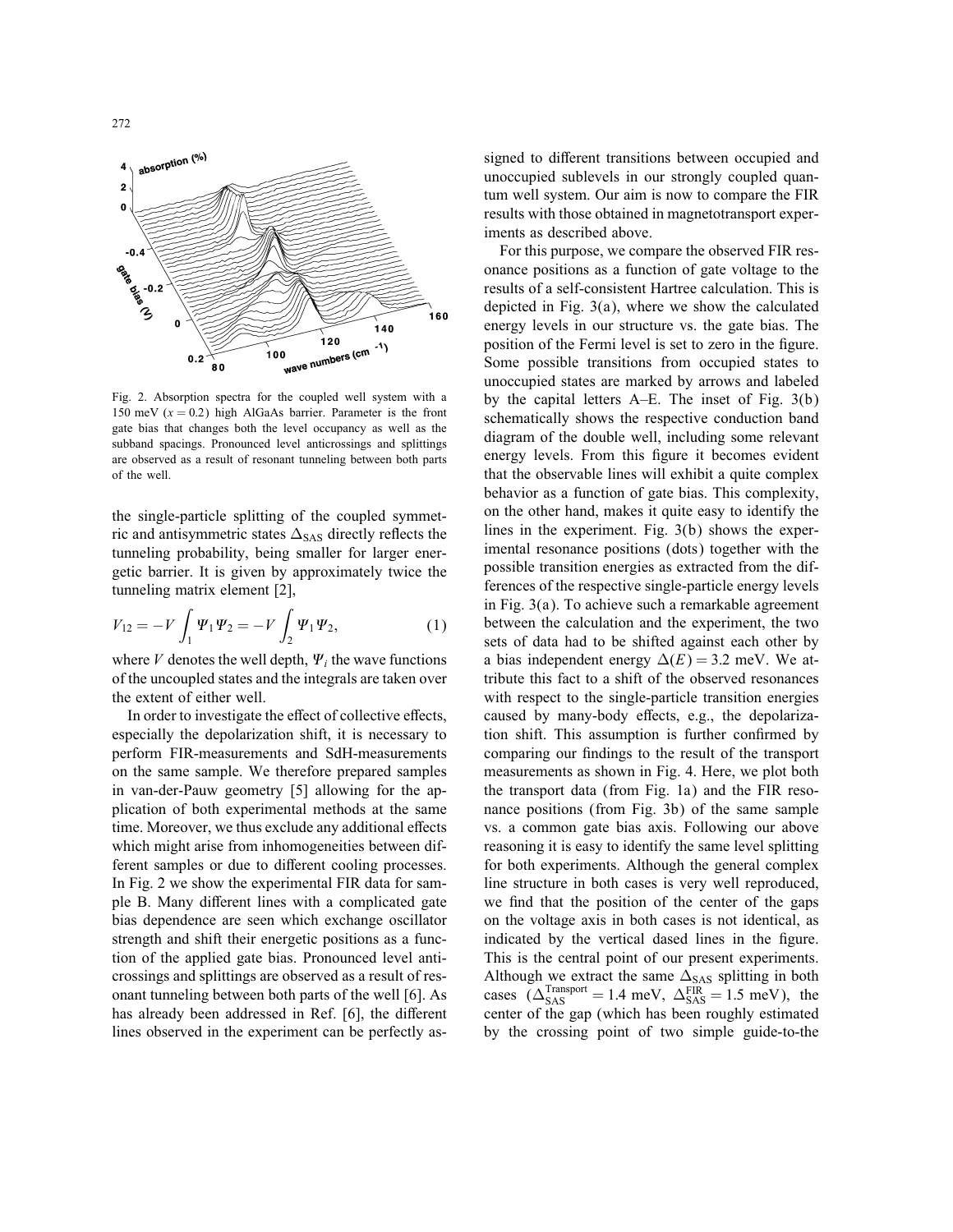

Fig. 3. (a) Result of a self-consistent subband calculation for the sample with the 150 meV high barrier. Arrows indicate possible transitions. (b) Experimental resonance positions (dots) together with the calculated transition energies of Fig. 2. The latter have been shifted upward in energy by  $\Delta(E) = 3.2$  meV, simulating the effect of the depolarization shift.

eye lines as indicated in the lower panel of the figure) between both sublevels is shifted towards larger positive gate bias by  $V_g = +80$  mV. A very simple approach to explain this experimental finding has been recently given by Zaluzny [7], who calculated the effect of collective effects on the observability of level splittings in a simple model system. Based on a



Fig. 4. Subband level spacing (upper) and resonance position (lower) as a function of gate voltage for the coupled well system with a 150 meV  $(x = 0.2)$  high AlGaAs barrier. The size of the splitting  $\Delta_{\text{SAS}}$  remains unchanged, whereas the position is shifted by  $V_g = 80$  mV in the transport measurements due to the depolarization shift.

single-particle level calculation for a square potential well, the effect of a depolarization shift on the observed FIR resonances could be shown to result in an energetic upward shift of the respective level crossings, leading to a shift of the apparent gap towards higher gate bias. Hence, the main result of his calculations agrees very well with our findings. To account for the observed finite depolarization shift, one has to account for a composite effective energy level including the depolarization shift which is simply added to the single-particle spectrum.

Zaluzny states that the collective intersubband-like transitions of a strongly coupled electron system completely mirror the single-particle tunneling scheme